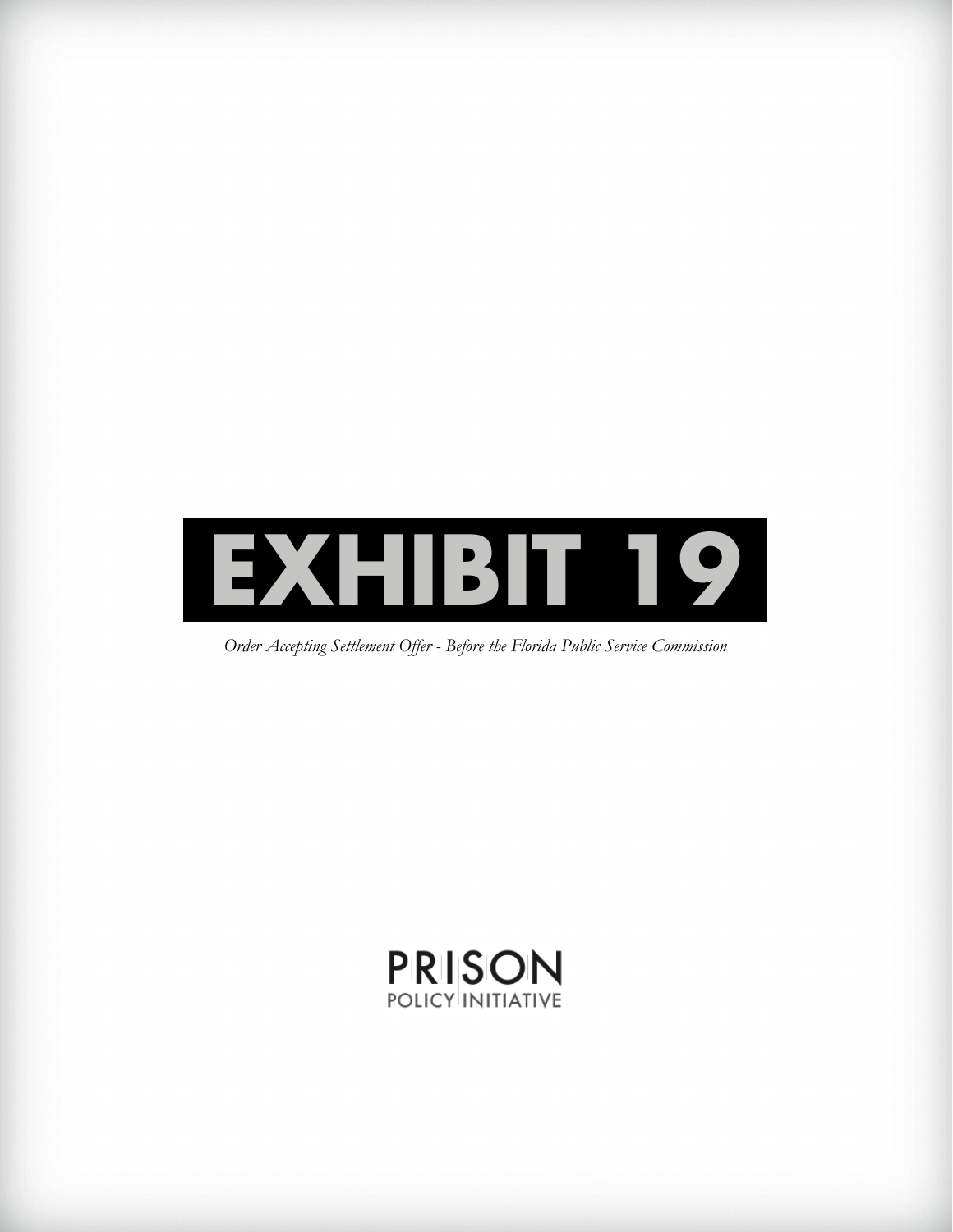### BEFORE THE FLORIDA PUBLIC SERVICE COMMISSION

In re: Compliance investigation of TCG Public | DOCKET NO. 060614-TC Communications, Inc. for apparent violation of ORDER NO. PSC-09-0583-AS-TC Section 364.183(1), F.S., Access to Company | ISSUED: August 31, 2009 Records, and determination of amount and appropriate method for refunding overcharges for collect calls made from inmate pay telephones.

The following Commissioners participated in the disposition of this matter:

# MATTHEW M. CARTER II, Chairman LISA POLAK EDGAR KATRINA J. McMURRIAN NANCY ARGENZIANO NATHAN A. SKOP

### ORDER ACCEPTING SETTLEMENT OFFER

BY THE COMMISSION:

### I. Case Background

In March 2004, this Commission received a customer complaint against TCG Public Communications, Inc. (TCG) regarding improper disconnection of inmate calls from a pay telephone within a correctional facility in Miami. According to the complaint, the inmate pay telephone system within the Miami-Dade Pretrial Detention Center was malfunctioning, which caused the inmate's calls to the complainant to disconnect before the conversation was completed. As a result, the complainant incurred additional costs because the inmate would call back to complete the conversation. Each call was assessed a surcharge that could have been avoided if the original call had not disconnected prematurely. After receiving the complaint, our technical staff began investigating the allegations of the customer's complaint. The complaint was ultimately resolved in April 2005.

TCG is a certificated pay telephone service provider (Certificate No. 7799), which provided inmate pay telephone services in Florida. When the complaint was filed, TCG operated and maintained the inmate pay telephone systems for Miami-Dade County and was a wholly owned subsidiary of AT&T Communications of the Southern States, Inc. (AT&T). TCG later became a wholly owned subsidiary of Global Tel\*Link Corporation (Global) in June 2005 and in late 2007 TCG merged into Global.

Between 2004 and 2007, our staff conducted an investigation and tested the pay telephone system at the Miami-Dade Pretrial Detention Center. The pay telephone system was

DOCUMENT NUMBER-DATE

08975 AUG 31 8

FPSC-COMMISSION CLERK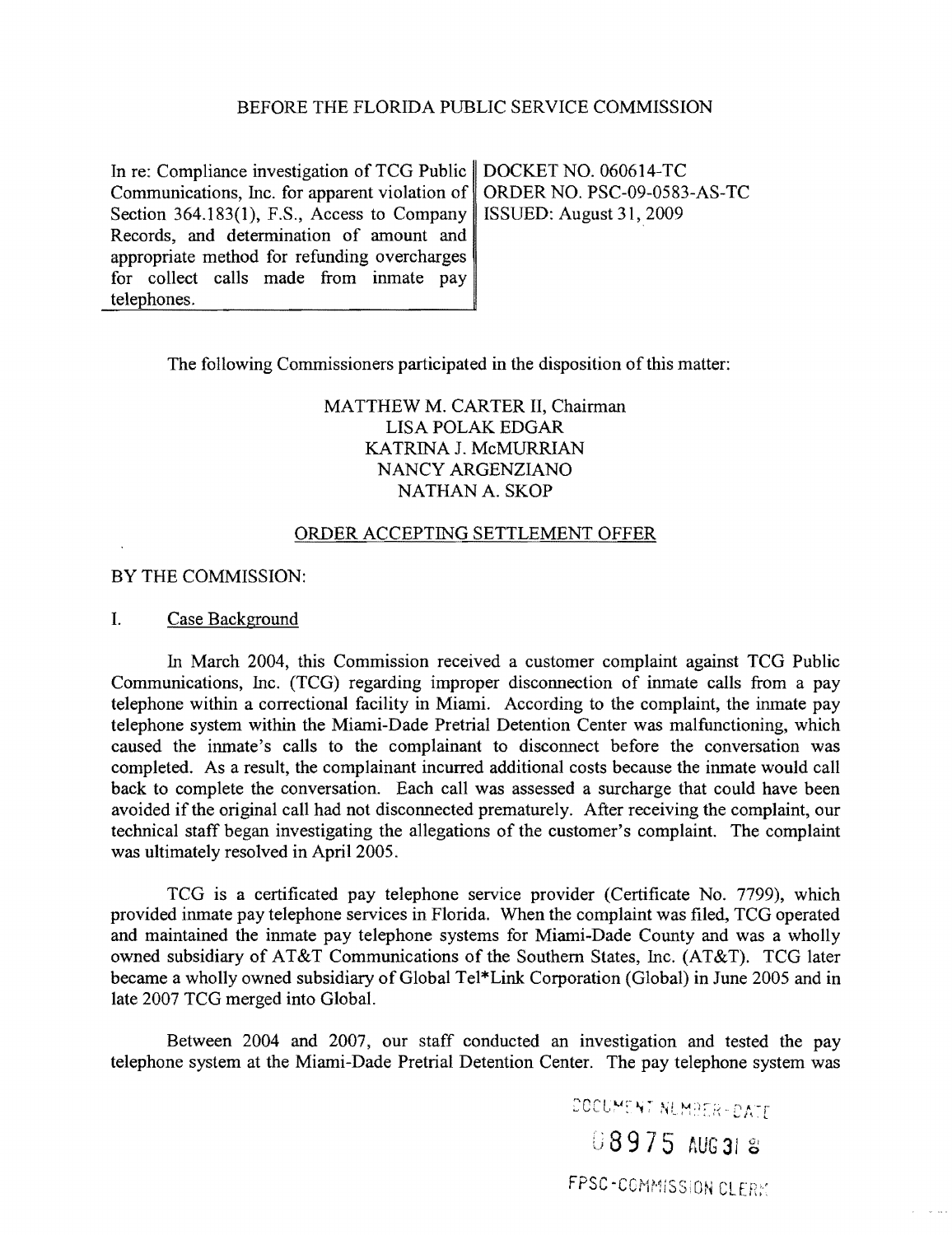tested several times during the investigation. Our staff ultimately determined that the three-way detection software was causing inmate calls to prematurely disconnect. As a result of the software malfunctioning, numerous customers incurred additional surcharges of \$2.25 per local call and \$1.75 per intrastate toll calls for each additional call that had to be made to complete a telephone conversation. The malfunctioning three-way call detection software was ultimately replaced in March 2008.

On September 10, 2007, TCG filed a proposed settlement offer to make available a settlement pool in the amount of \$175,000 from which customers who were affected by the improper disconnection of inmate calls caused by the three-way call detection software could obtain a refund. On September 8, 2008, a recommendation addressed TCG's proposed settlement offer and the results of our investigation. The recommendation proposed that we not accept TCG's proposed settlement offer and that we order TCG to show cause why it should not be penalized. The Agenda Conference was held on September 16, 2008. We deferred the matter and directed our staff and the parties to work together to negotiate a settlement.

On October 9, 2008, our staff and the parties met, in the first of several meetings, to begin negotiating a settlement. On May 27, 2009, TCG filed a revised settlement offer. The company proposed to make a payment in the amount of \$1,250,000 to be deposited into the General Revenue Fund. In addition, TCG offered other commitments, filed confidentially (Document No. 05272-09), that are not specifically discussed in this Order. These additional commitments will require TCG to implement specific monitoring commitments, for 18 months, to ensure continuing compliance of the inmate telephone operations at the Miami-Dade Correctional Facilities.

We are vested with jurisdiction of these matters pursuant to Sections 364.03, 364.3375, 364.3376,364.345(1),364.285, and 364.604, Florida Statutes.

## II. Analysis

On May 27, 2009, TCG (for itself and its present and past parents and successor in interest, Global) filed a revised settlement offer for the purpose of resolving the current issues in the present docket. Attachment A, attached, contains the unclassified portion of TCG's offer. TCG's additional commitments were filed confidentially. The confidential filing is not attached. It will be maintained in the Office of Commission Clerk.

TCG replaced the three-way call detection software at the Miami-Dade Correctional Facilities in March 2008. TCG believes that the replacement system should entirely eliminate, on a going-forward basis, any concerns regarding the previous three-way call detection equipment that initially prompted our investigation. In making the offer of settlement, TCG does not concede that the design, operation, or management of the three-way call detection software resulted in the violation of any of our rules, orders, or statutes under the former or present inmate phone systems.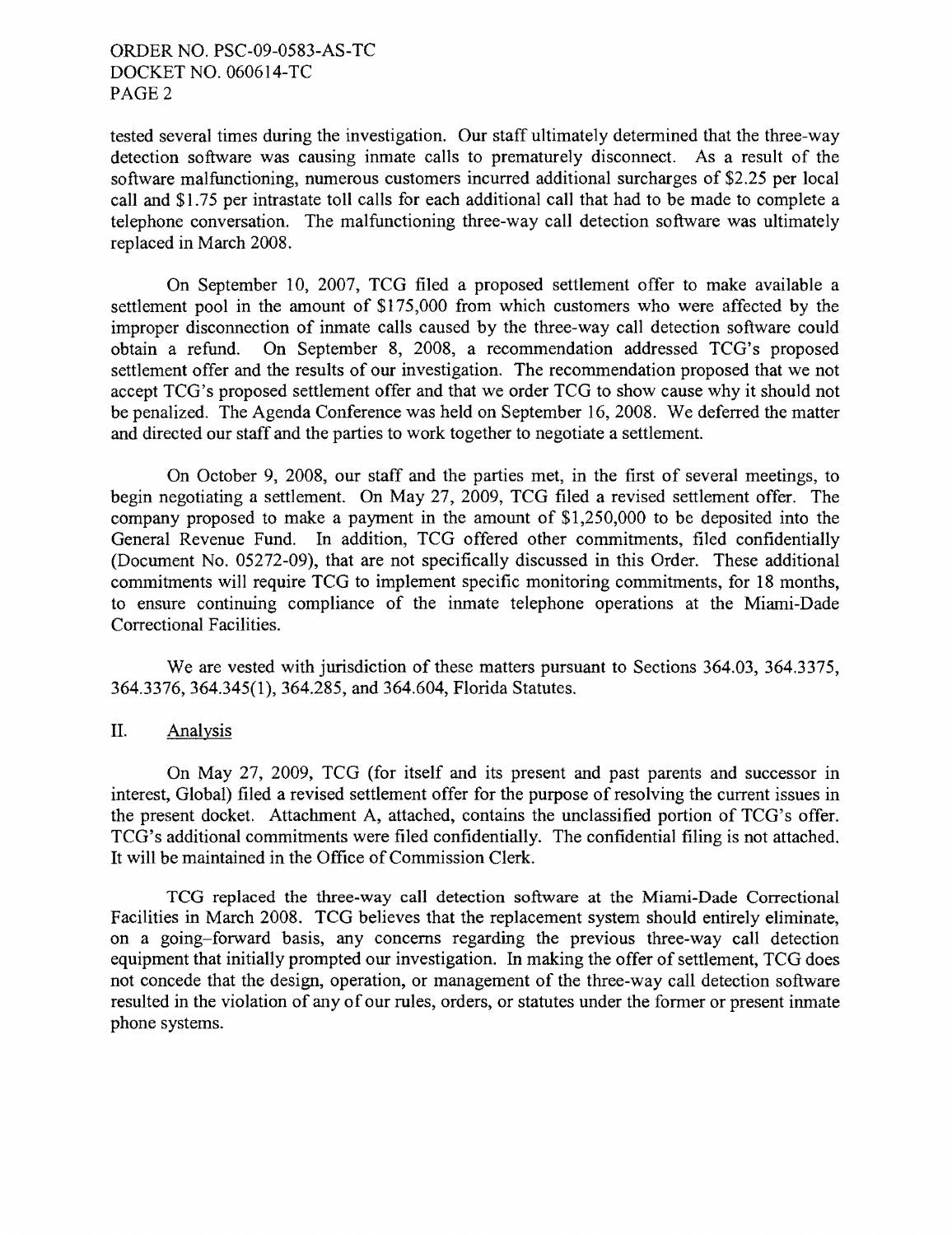## III. Decision

We have reviewed TCG's proposed settlement offer, as set forth in Attachment A and TCG's confidential filing (Document No. 05272-09) containing additional commitments. We find that company's proposed settlement offer is in the public's interest and find it appropriate to accept TCG Public Communications, Inc.'s proposed settlement offer to submit a payment in the amount of \$1,250,000 for deposit into the General Revenue Fund and to implement specific monitoring commitments, for 18 months, to ensure continuing compliance of the inmate telephone operations at the Miami-Dade Correctional Facilities.

This docket shall remain open pending the receipt of the \$1,250,000 payment. The payment shall be received within thirty (30) calendar days after the issuance of this Order. The payment shall be made payable to the Florida Public Service Commission and should identify the docket number and the company's name. Upon receipt of payment, we shall forward it to the Department of Financial Services to be deposited into the General Revenue Fund. If TCG fails to remit the payment within thirty (30) calendar days after the issuance of this Order, this docket shall remain open pending further proceedings. This docket shall be closed administratively upon receipt of the settlement payment.

Based upon the foregoing, it is

ORDERED by the Florida Public Service Commission that TCG Public Communications, Inc.'s proposed settlement offer to submit a payment in the amount of \$1,250,000 for deposit into the General Revenue Fund and to implement specific monitoring commitments, for 18 months, to ensure continuing compliance of the inmate telephone operations at the Miami-Dade Correctional Facilities, is accepted. It is further

ORDERED that Attachment A and Document No. 05272-09 constitute TCG's settlement offer and are incorporated by reference into this Order. It is further

ORDERED that this docket shall remain open pending the receipt of the \$1,250,000 payment. The payment shall be received within thirty (30) calendar days after the issuance of this Order. The payment shall be made payable to the Florida Public Service Commission and should identify the docket number and the company's name. Upon receipt of payment, we shall forward it to the Department of Financial Services to be deposited into the General Revenue Fund. It is further

ORDERED that if TCG fails to remit the payment within thirty (30) calendar days after the issuance of this Order, this docket shall remain open pending further proceedings. It is further

ORDERED that this docket shall be closed administratively upon receipt of the settlement payment.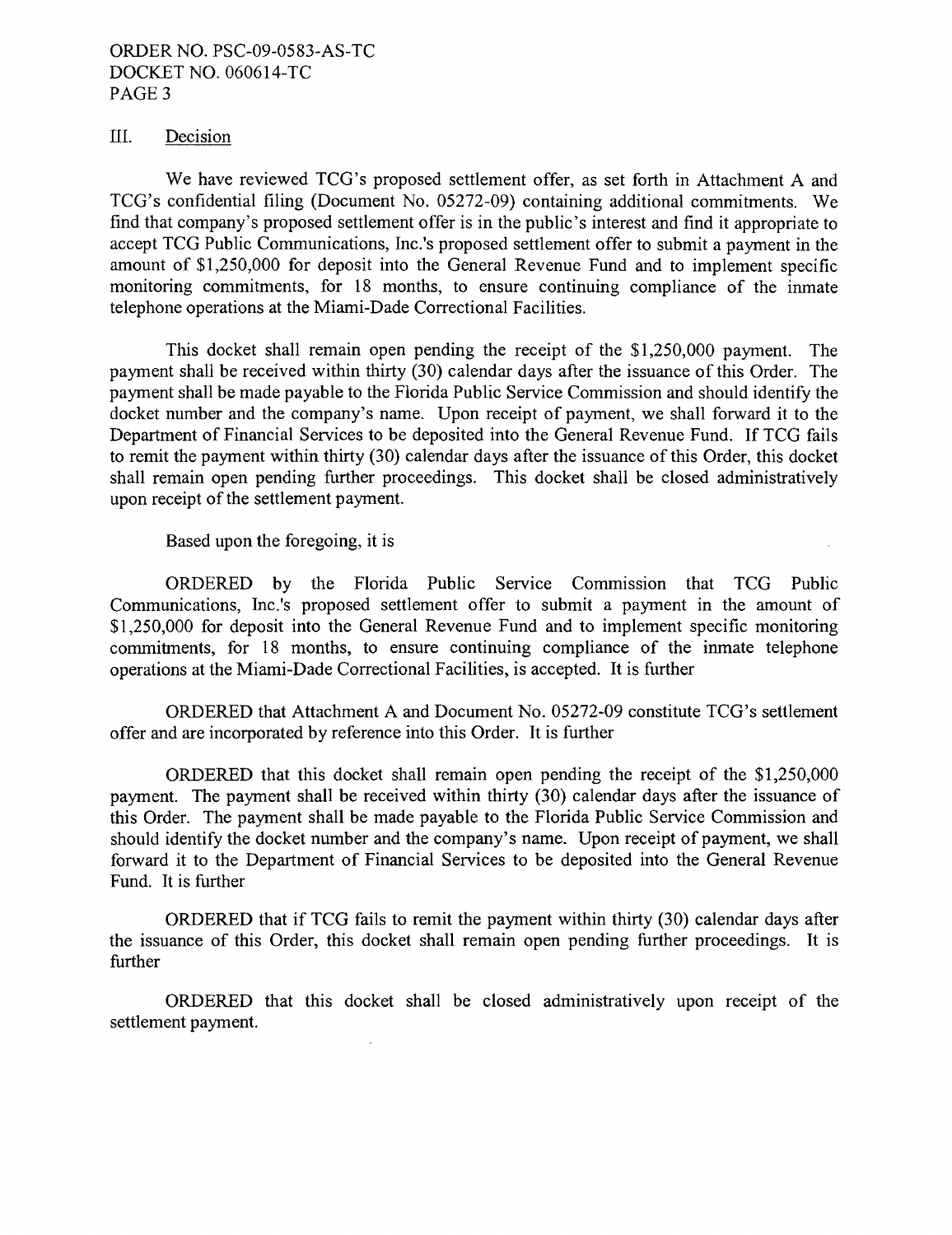By ORDER of the Florida Public Service Commission this 31st day of August, 2009.

ANN COLE Commission Clerk

By: **DONOthung Denasco** 

Dorothy E. Mexasco Chief Deputy Commission Clerk

 $(SEAL)$ 

TLT

### NOTICE OF FURTHER PROCEEDINGS OR JUDICIAL REVIEW

The Florida Public Service Commission is required by Section 120.569(1), Florida Statutes, to notify parties of any administrative hearing or judicial review of Commission orders that is available under Sections 120.57 or 120.68, Florida Statutes, as well as the procedures and time limits that apply. This notice should not be construed to mean all requests for an administrative hearing or judicial review will be granted or result in the relief sought.

Any party adversely affected by the Commission's final action in this matter may request: 1) reconsideration of the decision by filing a motion for reconsideration with the Office of Commission Clerk, 2540 Shumard Oak Boulevard, Tallahassee, Florida 32399-0850, within fifteen (15) days of the issuance of this order in the form prescribed by Rule 25-22.060, Florida Administrative Code; or 2) judicial review by the Florida Supreme Court in the case of an electric, gas or telephone utility or the First District Court of Appeal in the case of a water and/or wastewater utility by filing a notice of appeal with the Office of Commission Clerk, and filing a copy of the notice of appeal and the filing fee with the appropriate court. This filing must be completed within thirty (30) days after the issuance of this order, pursuant to Rule 9.110, Florida Rules of Appellate Procedure. The notice of appeal must be in the form specified in Rule 9.900(a), Florida Rules of Appellate Procedure.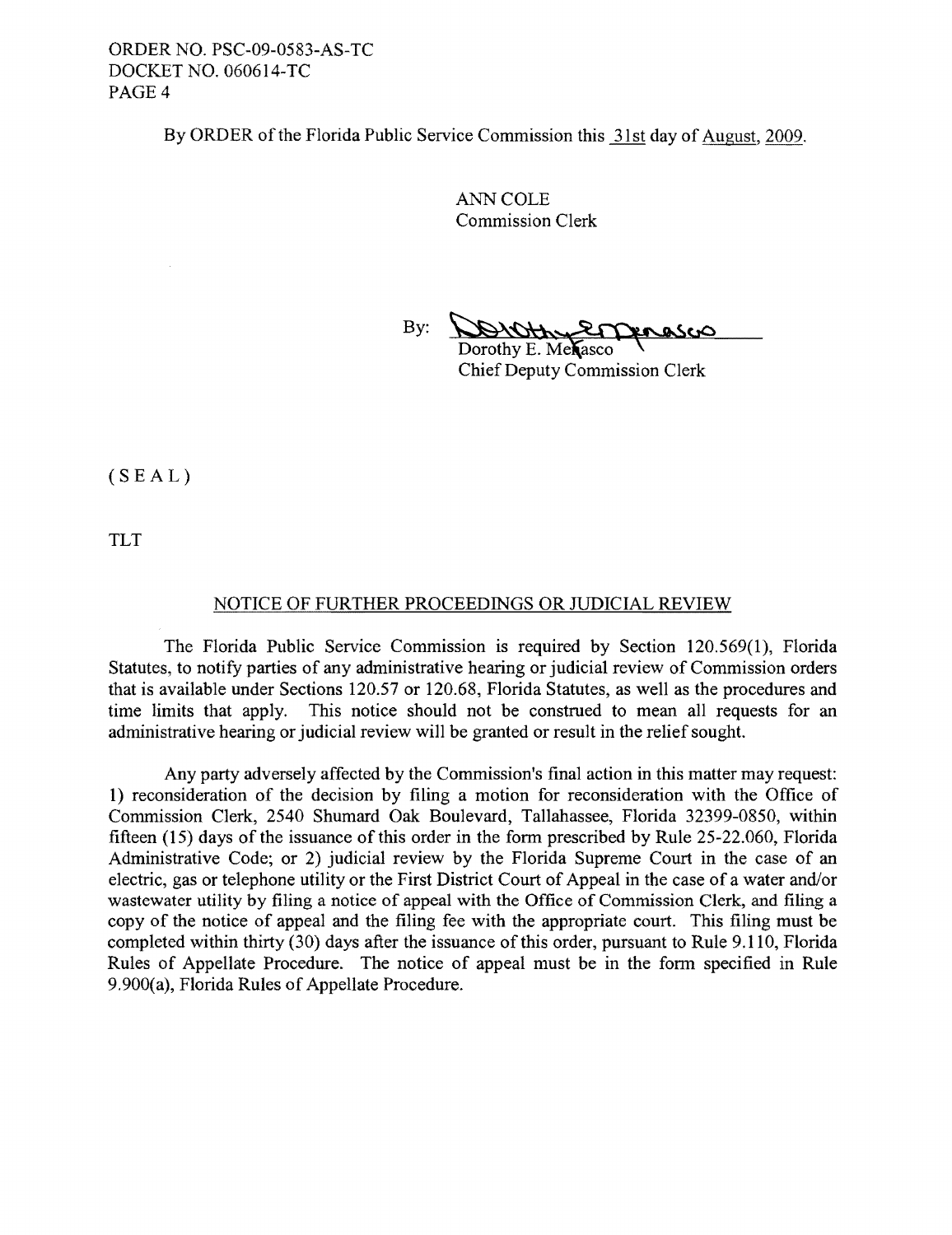$\mathbf{x} = \mathbf{y}$ 

Attachment A

### BEFORE THE FLORIDA PUBLIC SERVICE COMMISSION

In re: Compliance investigation of TCG Public ) Communications, Inc. for apparent violation of ) Section 364.183(1), F.S., Access to Company Docket No. 060614-TC Records, and determination of amount and appropriate method for refunding overcharges ) Filed: May 27, 2009 for collect calls made from inmate pay telephones. )

### REVISED OFFER OF SETfLEMENT

)

TCG Public Communications, Inc. ("TCG") (for itself and its present and past parents and successor in interest Global Tel\*Link Corporation ("GTL")) (when referenced collectively, TCa and G11. shall be the "Company"), files this Revised Offer of Settlement with the Florida Public Service Commission ("Commission") for the purpose ofresolving the above captioned docket in a constructive and positive manner. In support of its Revised Offer, the Company states as follows:

#### I. **Introduction and Background**

1. This docket was fonnally opened by the Commission Clerk at the request of the Commission Staff on September 13, 2006, and involves allegations of overcharges and failure to provide access to records. The substance of the docket pertains to the inmate phone service provided pursuant to a contract between TCG and Miami-Dade County, Florida dated August 1, 2000, and allegations that some phone calls were improperly terminated prematurely due to deficiencies or defects in three-way detection software and/or the operation of such software.

2. At the time of the alleged conduct giving rise to this docket TCG was certificated by the Commission to provide pay telephone service. GTL was the corporate parent of TCG and DOCUMENT RUMBER-DATE 1

الرضاعة فقطفات مراساتهم الجامدة والرازد

05273 HAY 278 FPSC-COMMISSION CLEFIK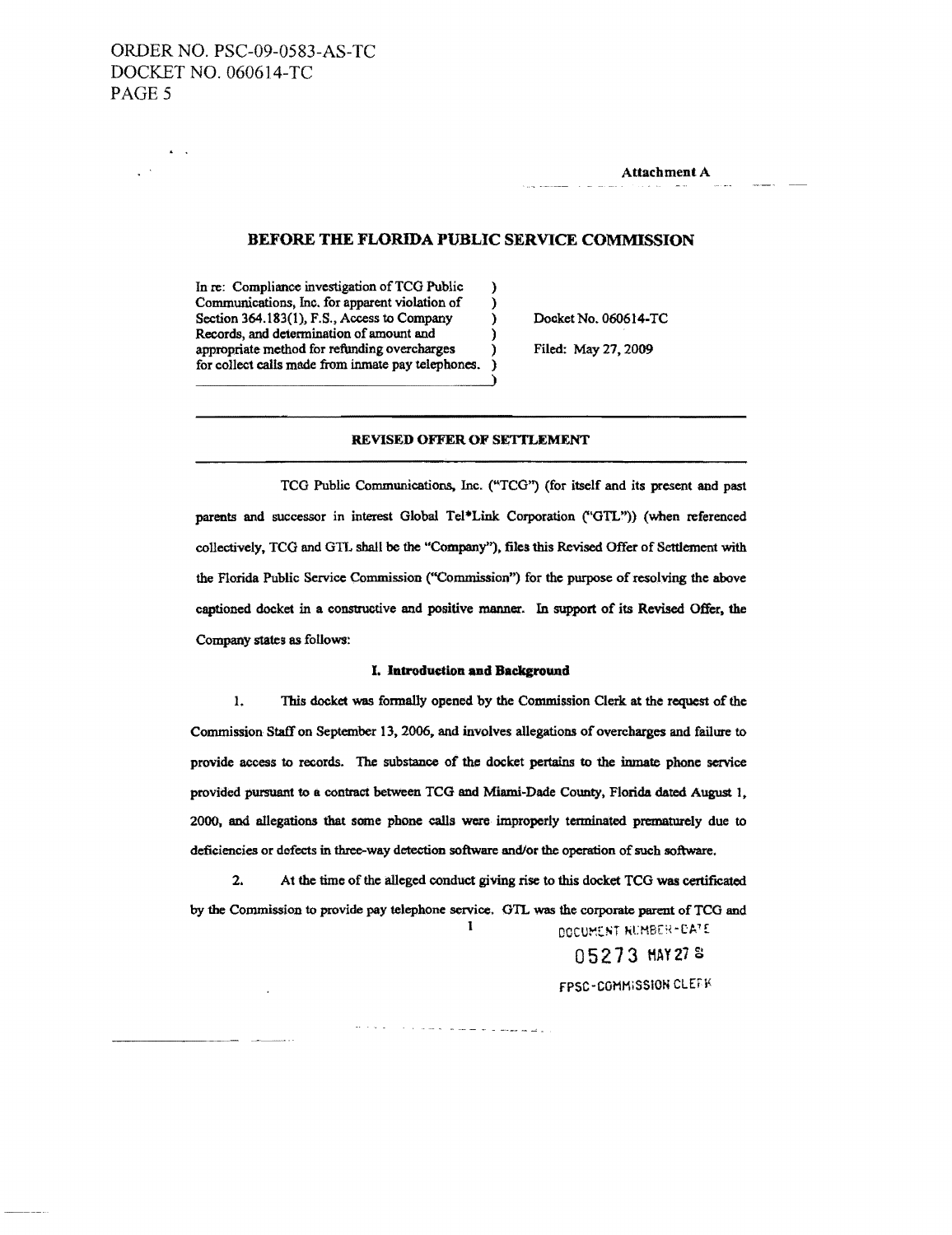$\frac{1}{2}$  .

Attachment A

the successor in interest to TCO, which was merged into OTL in late 2007.

3. The opening of this docket comes after an informal investigation of TCG's inmate phone service provided to inmates at various Miami-Dade County Correctional Department ("Departmenf') facilities. This informal investigation dates back to approximately March 2004 when a customer complaint was filed with the Commission. While that customer complaint ultimately was settled to the customer's satisfaction, the Commission Staff expanded its investigation of the payphone services provided by TCO to the Department with a focus on the three-way call detection software and equipment which terminates three-way calls that are not allowed under the Department's regulations. During the time of the informal investigation the Commission Staff conducted certain tests at the Department's facilities and otherwise received data requested from TCO. In addition, representatives of TCO and the Commission Staff have met numerous times to discuss the Staff investigation.

4. As a part of the ongoing process to resolve this matter, the Company filed its Offer of Settlement with the Commission on September 10, 2007. Based upon the very low number of customer complaints and the overall progress of the investigation to that point, the Company believed, and continues to believe, that the provision of the payphone services in the Department's facilities did not result in any violation of the Commission's statutes or rules at any time during the term of the Department's contract with TCG.

5. On September 28, 2008, the Commission Staff filed a memorandum with respect to its investigation and the Company's September 10. 2007 Offer of Settlement. The Staff Recommendation ("Recommendation") proposed that the Commission make various factual and legal conclusions regarding the provision of inmate phono services at Department facilities and, in particular, the three-way call detection equipment used in connection with those services. Based

<sup>2</sup>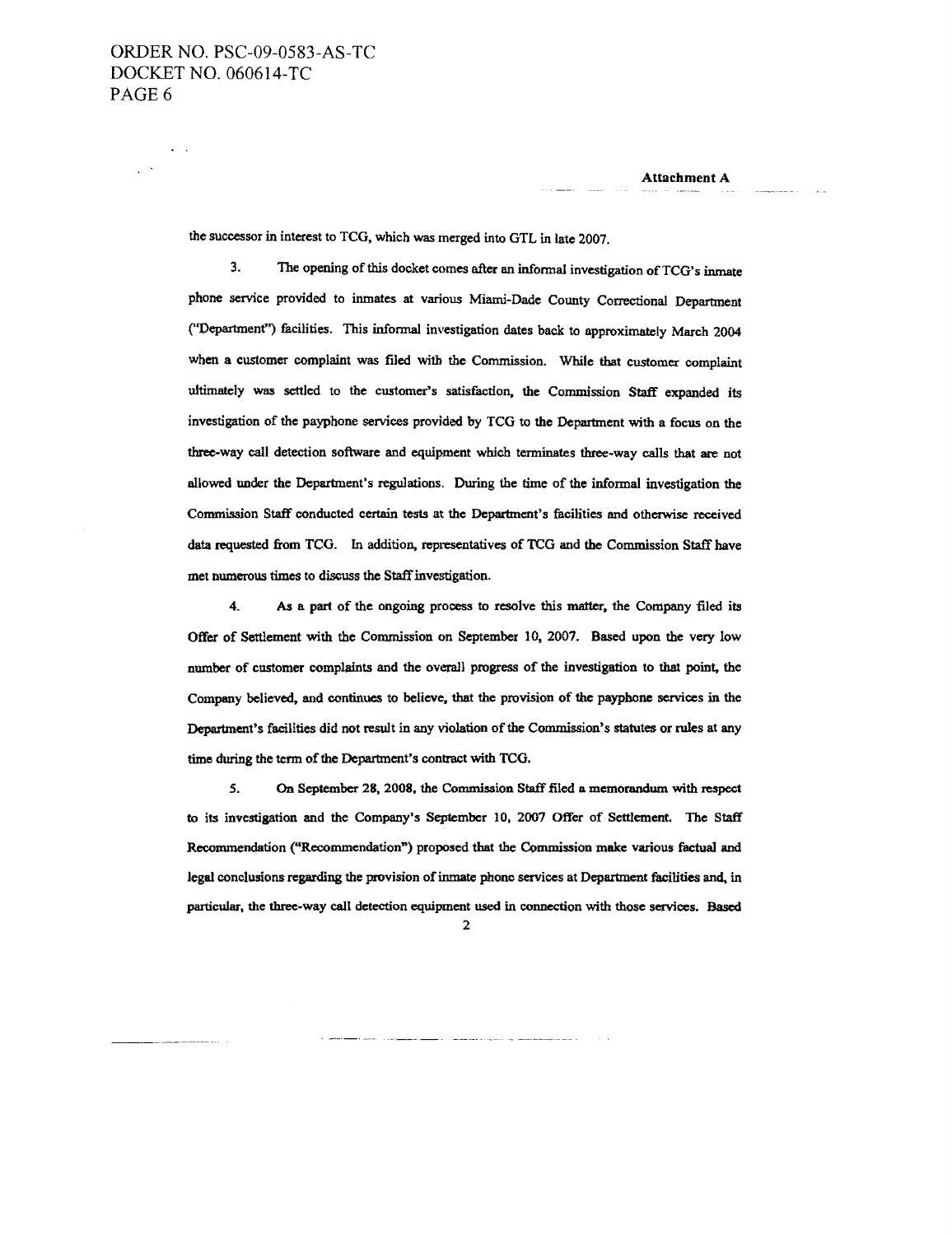upon the Staff's investigation, the Staff concluded that the three-way call detection software "may not have been capable of accurately accomplishing the task for which it was designed." Recommendation, at page 18. According to the Staff, systemic problems with, and defects in, the three-way call detection software resulted in additional surcharges to customers that should be refunded. The Staff also proposed that TCO be ordered to pay a fine for the failure to provide the Commission with call detail records in the possession of TCO's subcontractor and because, allegedly, the sensitivity of the three-way call detection software was knowingly set to levels "that would cause the inmates' calls to drop erroneously." Recommendation, at page 24.

6. At the Commission Agenda Conference on September 29, 2008, the Company strongly denied the allegations and conclusions set forth in the Recommendation. Counsel for the Company specifically responded to certain points made in the Recommendation and identified additional information that was not included or otherwise considered by the Staff in reaching its conclusions and recommendations. The Company also informed the Commission that in March 2008 it had completed the installation of an entirely new, OTL-proprietary inmate phone system at all Department facilities. After an extensive discussion at the Agenda Conference, the Commissioners did not vote on the Recommendation but instead deferred consideration of the matter in order to provide the Commission Staff and the Company with additional time to further discuss all of the relevant information regarding the Department's inmate phone system.

7. Pursuant to the Commissioners' directive, the Company, the Commission Staff, and other interested persons have met numerous times to further discuss the legal and factual matters associated with this matter. The Company continues to believe that there bas not been any violation of the Commission's statutes or rules at any time during the term of the Department's contract with TCG or GTL. However, in view of the significant resources that have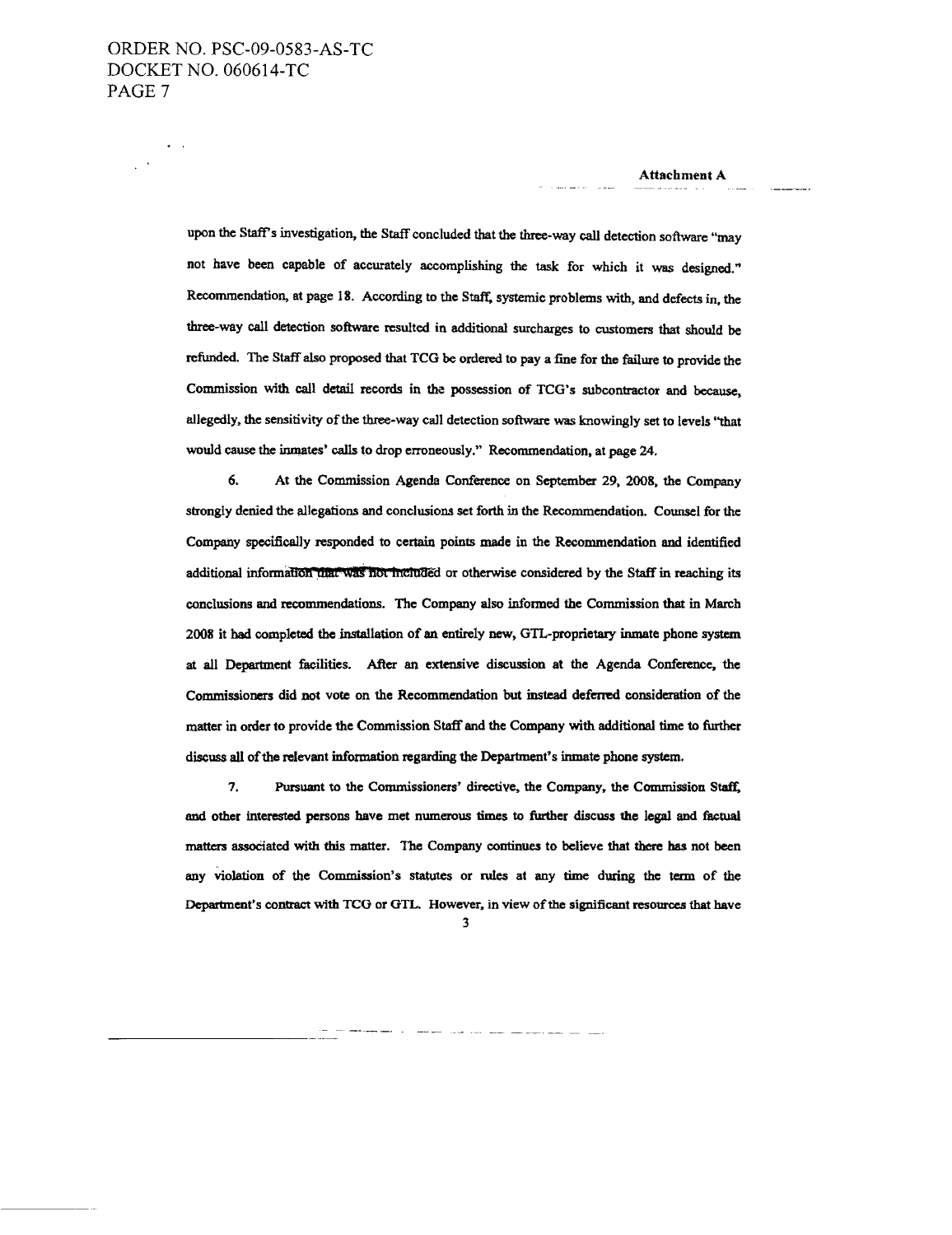been expended by the Commission and the Company, as well as now having the benefit of the additional discussions between the Company and the Commission Staff, the Company believes that sufficient progress has been made such that it can now offer the following Revised Offer of Settlement to fuliy conclude and settle this matter.

#### II. THE NEW INMATE PHONE SYSTEM

8. During the course of the discussions between the Company and Commission Staff, the Company has provided information regarding the replacement inmate phone system, installation of which was completed in March 2008. Much of the information regarding the new inmate phone system constitutes proprietary and confidential business infonnation. customer information, and trade secret information that is protected from public disclosure pursuant to Section 364.183, Florida Statutes. A Confidential Addendum associated with this Revised Offer of Settlement has been filed with the Commission pursuant to Rule 25-22.006, Florida Administrative Code, which supplements and supports this Revised Offer of Settlement by describing certain operational and security requirements of the new system.

9. For purposes of the public record, the Company can represent to the Commission that the replacement of the inmate phone system for the Department was complete and extensive in every respect. The new system was implemented over many months with the cooperation of Department officials and included the replacement of every phone instrument, the controllers, channel banks, the interior wiring, and all hardware and software associated with the inmate phone system. The equipment was extensively tested and calibrated based upon the characteristics of each Department facility. All of the equipment now in place is GTL-proprietary equipment that was installed by agreement with the Department. With the completion of this system replacement, GTL is now solely in control of all of the equipment and its maintenance and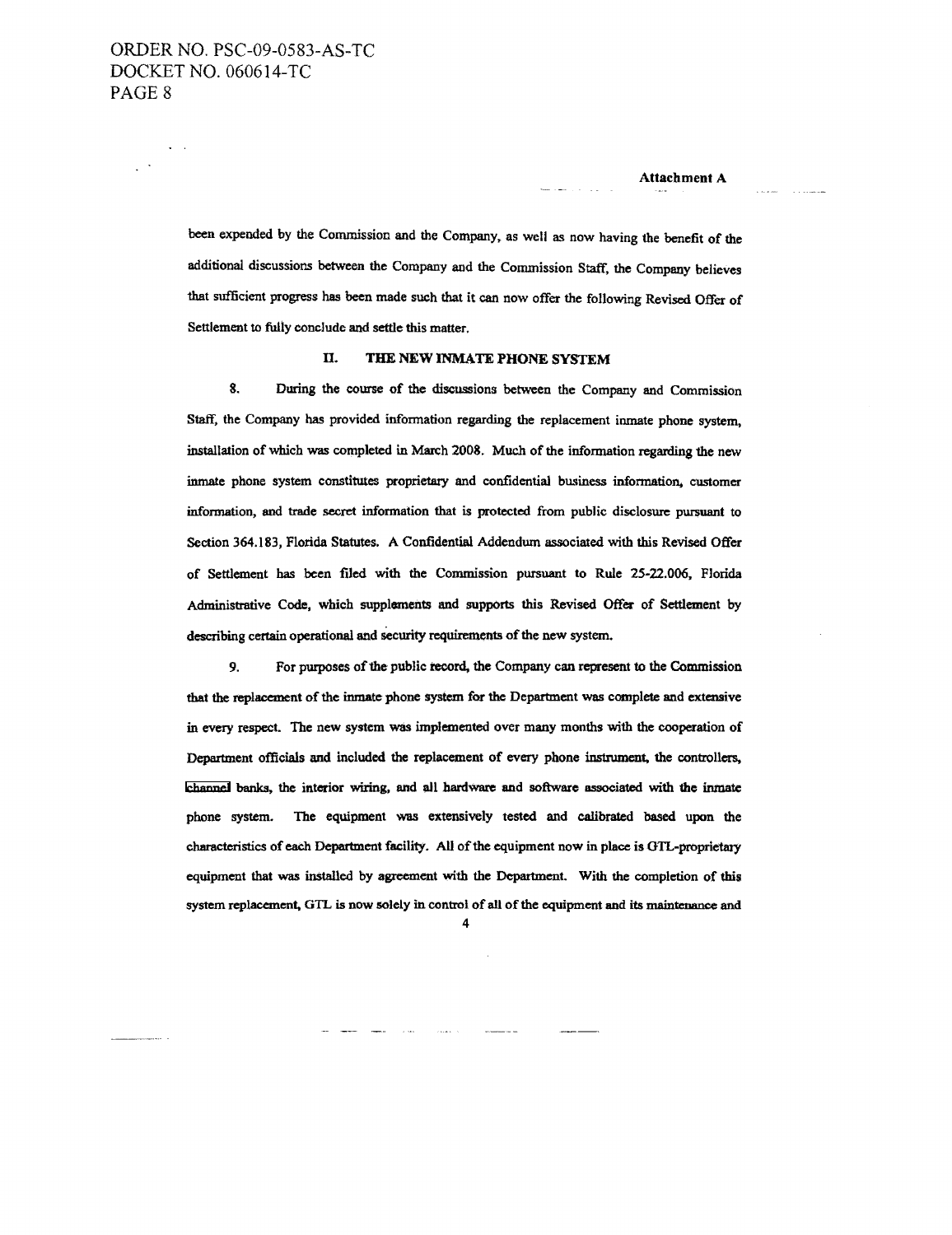operation at the seven Department facilities.

10. Moreover, in contrast to the customer service for calls originating from the Department inmate phone system provided during the time period at issue in the Staff Recommendation (which was provided by a TCG subcontractor), all aspects of the inmate phone service are now within the exclusive control of GTL employees. The Company has worked cooperatively with the Department to make available to consumers information regarding billing, payments, and customer service information through printed materials at inmate intake, signs and documentation within the facilities to inmates and visitors, on the Department's website, on the GTL website, as a part of the incoming message to consumers receiving calls, through customer bills, through calls to customer service, and through calls directly to consumers who receive such calls. The Company remains committed to assisting consumers to the fullest extent possible so that their ability to receive calls from inmates can occur in a reasonable manner and so that any questions or problems can be resolved directly and promptly.

11. It is critical for Department officials to be able to utilize the inmate phone system in a manner that enables law enforcement to fulfill its obligations to protect the public, inmates, Company employees or equipment, and Department employees. 'The Company believes that the new system facilitates these important objectives. Accordingly, it must be in a position to undertake routine hardware and software upgrades and changes that are requested by Department officials or which the Company otherwise determines are necessary to maintain the efficacy of the inmate phone system.

12. Now that the Company has exclusive control of the inmate phone system, it has instituted new internal procedures to ensure that its management is notified promptly of changes to the equipment, and that all such changes are documented, tested, reported, and subsequently re-

*S*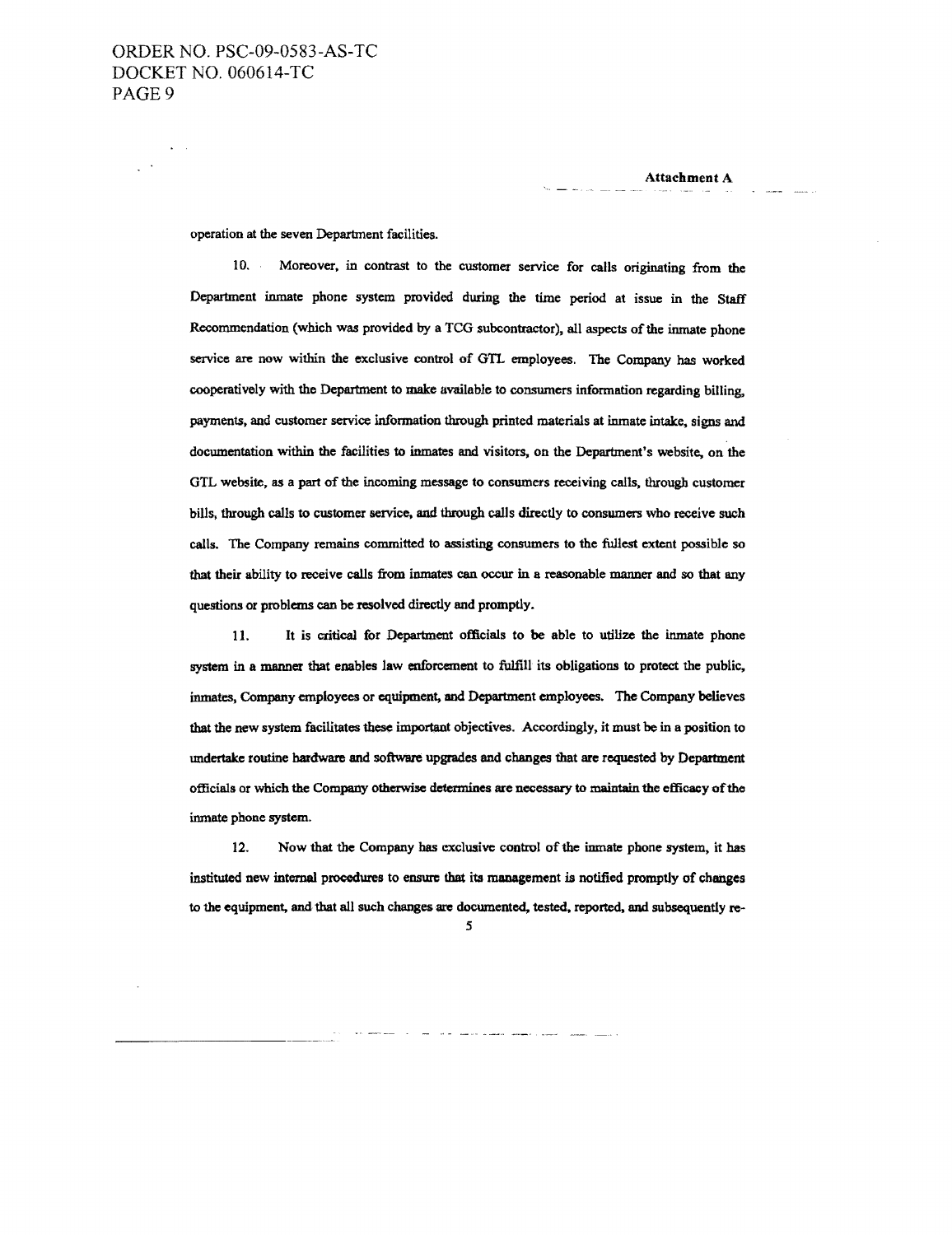$\sim$   $\sim$ 

 $\varphi\rightarrow$ 

Attachment A

evaluated to ensure that the equipment and software is operating in a safe, efficient, and effective manner. These new internal processes and procedures will enable the Company to timely and meaningfully respond to customer concerns or inquiries from the Commission in the ordinary course of business.

13. The Company is committed to working cooperatively with the Commission, the Department, and conswners in order to fulfill its contractual obligations to the Department as well as its obligations to customers. The Company believes that the implementation of the new phone system, its control and operation by its employees, and the associated new internal processes and procedures will in combination have a significant positive impact on the services delivered by the Company to the Department and conswners.

#### In. REVISED SETTLEMENT PROPOSAL

14. In making this Offer of Settlement, the Company does not concede that the design, operation, or management of the three-way call detection software resulted in the violation of any Commission rules, orders, or statutes under the fonner or present inmate phone systems. Accordingly, it is the Company's view that, if this matter were to be litigated, the Commission ultimately would conclude that no basis exists for assessing damages in this matter, and no basis exists for the imposition of any fine or penalty with respect to the conduct of the Company. Moreover, the complete replacement of the system as of March 2008 with the new GTL system should entirely eliminate, on a going-forward basis, any concerns regarding the prior three-way call detection equipment that formed the basis of the Recommendation.

15. Notwithstanding the foregoing. and in view ofthe further discussions between the Commission Staff and the Company and the additional information developed during this process, the Company is prepared to offer the following revised terms in full and complete settlement of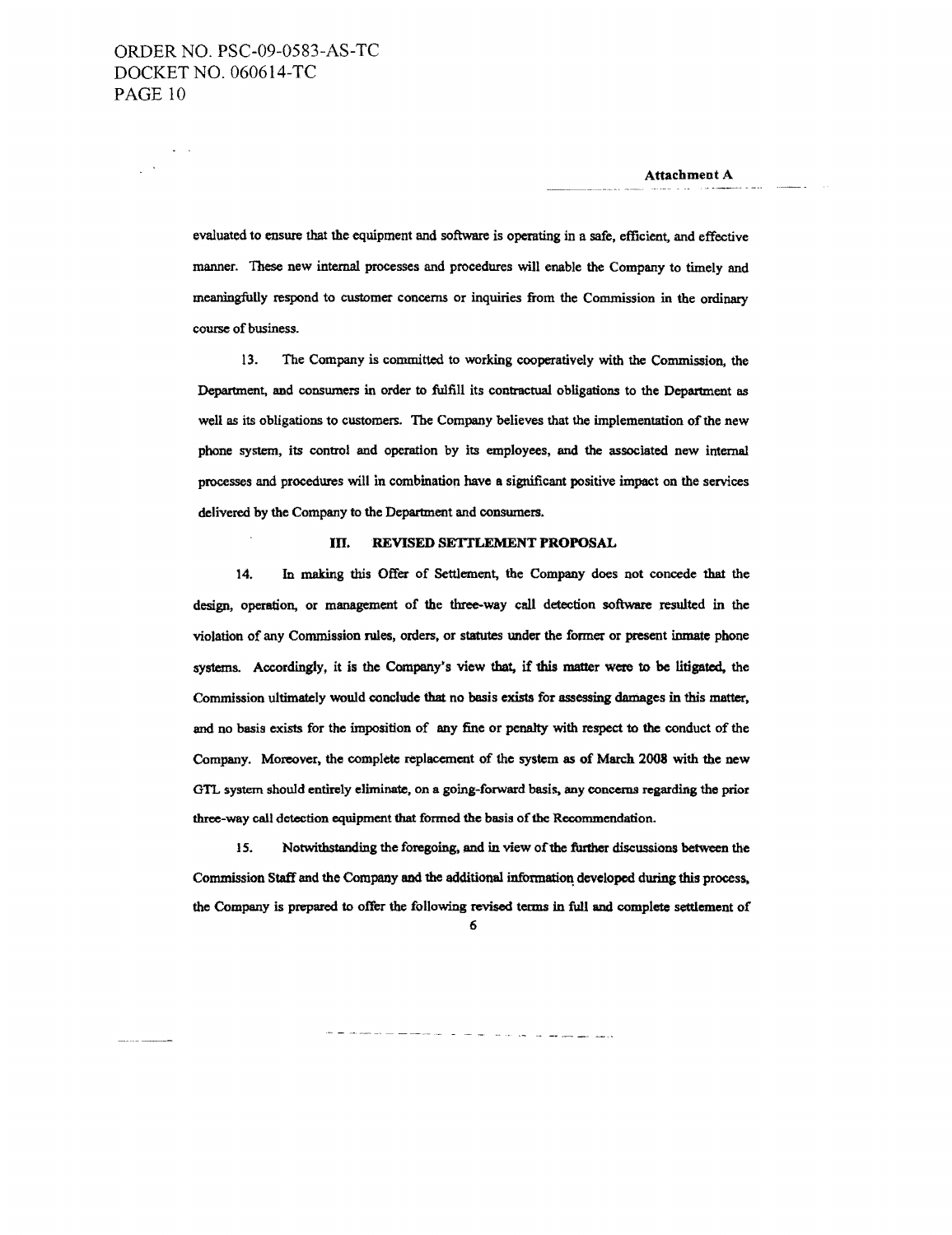#### Attachment A

this matter:

- (I) GTL will make a payment to the State of Florida in the amount of \$1,250,000.00 within thirty (30) days of the Commission's Order accepting the Revised Settlement Offer becoming final and nonappealable.
- (2) The Commission will issue a Final Order with the following specific terms and conditions:
	- o Accepting the \$1,250.000.00 payment.
	- o Not finding any guilt or liability on the part of TCG or GTL or any of their present and past corporate parents, subsidiaries, affiliates, predecessors or successors with respect to the allegations in the Recommendation and specifically with regard to the inmate phone system or three-way call detection hardware and software operations for the period January 1,2000 through the date of the Commission's Final Order accepting this settlement. However, the Company shall be responsible for addressing any specific individual consumer complaints that may be pending at the time of the Final Order accepting this revised settlement or which pertain to billing issues that arose on or after April 1, 2008.
	- o Recognizing that in early 2008 the Company completed the institution of a new hardware and software inmate phone system for the Miami-Dade Correctional Department. These changes were routine upgrades in the normal course of business and independent of this docket, the Recommendation, or any request by this Commission. GTL has provided the Commission with information regarding the new GTL-proprietary inmate phone system, and based upon that information the Commission is satisfied that it can close this docket without further action.
	- o Acknowledging GTL's commitment to work cooperatively with consumers and the Commission to address any fraudulent calling or other consumer service problems that may occur in the future. GTL shall timely respond to consumer complaints made directly to the company, the Commission, the Department, or any other governmental entity.
	- o Finding that, although in the Commission's view the former threeway call detection hardware and software that was replaced in March 2008 may have been defective or improperly maintained, the Company was not at fault for implementing or utilizing such systems.
	- o Accepting the additional settlement terms provided by the Company in the Confidential Addendum that is a part of this revised settlement and which is incorporated by reference and

 $\begin{matrix} 1 & 1 \\ 0 & 2 \end{matrix}$  if  $\begin{matrix} 1 \\ 2 \end{matrix}$ U  $\frac{12}{25}$  =  $\frac{12}{25}$   $\frac{12}{25}$ есит хи<br>0 **7 0 1 4**<br>97 - сомиз: ~ ឌ <u>ឧ</u>

;

 $\tilde{\mathfrak{c}}$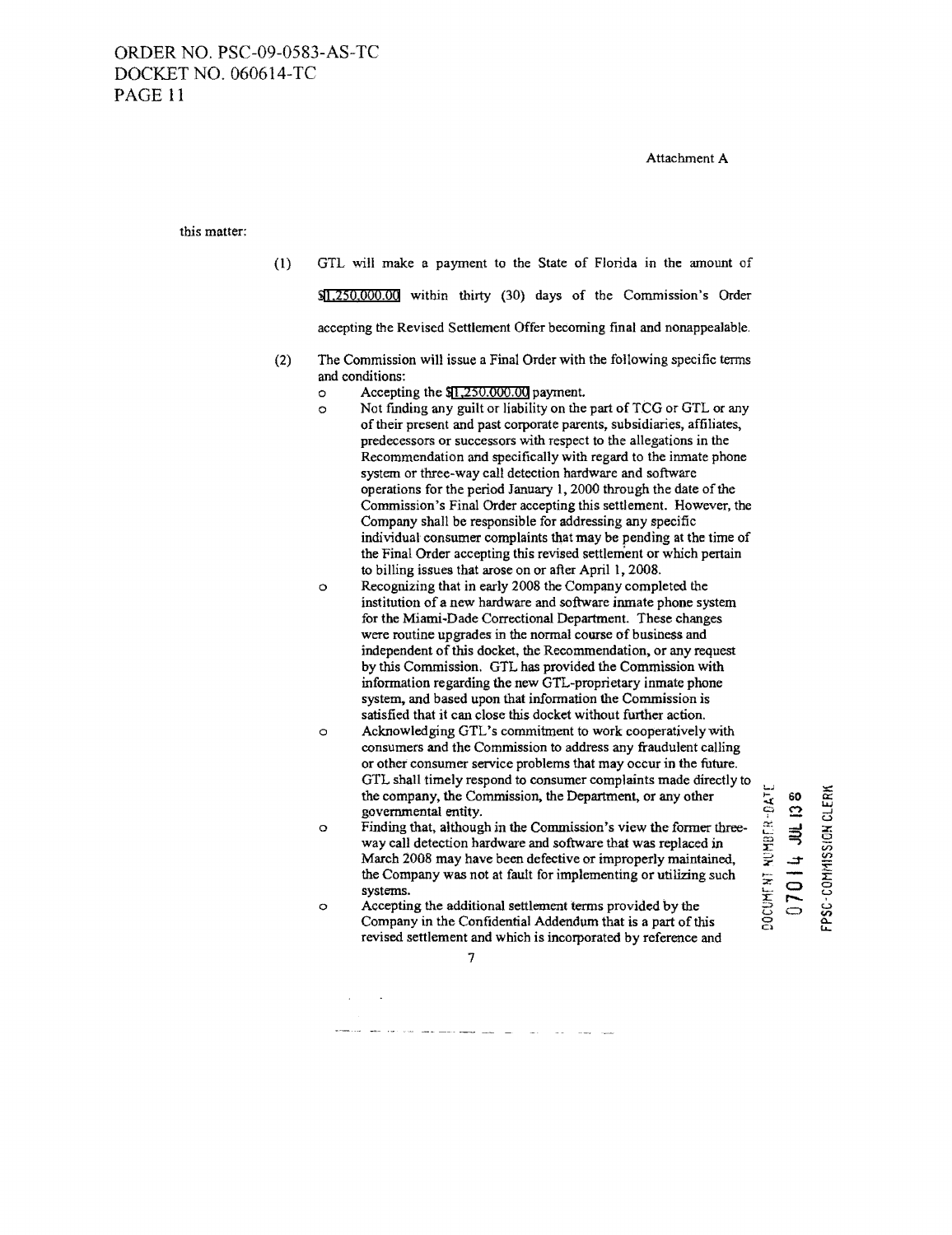$\label{eq:3} \mathcal{L}^{\mathcal{A}}(\mathcal{A}^{\mathcal{A}}(\mathcal{A}^{\mathcal{A}}),\mathcal{A}^{\mathcal{A}}(\mathcal{A}^{\mathcal{A}})) = \mathcal{L}^{\mathcal{A}}(\mathcal{A}^{\mathcal{A}}(\mathcal{A}^{\mathcal{A}}),\mathcal{A}^{\mathcal{A}}(\mathcal{A}^{\mathcal{A}}),\mathcal{A}^{\mathcal{A}}(\mathcal{A}^{\mathcal{A}}),\mathcal{A}^{\mathcal{A}}(\mathcal{A}^{\mathcal{A}}),\mathcal{A}^{\mathcal{A}}(\mathcal{A}^{\mathcal{$ 

 $\omega$  .

 $\mathcal{L}^{(1)}$ 

Attachment A

accepted as confidential proprietary business information exempt from public disclosure pursuant to Section 364.185, Florida Statutes.

- o Closing the docket without any further action or obligation of TCG or GTL other than as set forth in this Revised Offer of Settlement.
- (3) Nothing in this settlement shall prevent GTL from undertaking the necessary routine hardware and software upgrades and changes necessary to the successful management and operation of the Department's inmate phone system.
- (4) Nothing in this settlement shall prevent GTL from undertaking those lawful changes to the Department's inmate phone system requested by Department officials or the management of GTL that are necessary to the safe and efficient operation, management, and control of the Department facilities to protect the public, inmates, GTL employees or equipment, or Department employees.

16. By its nature, a settlement recognizes that parties make compromises in order to fulfiU other objectives. In view of the extensive diseussions that have occurred since the September 29, 2008. Agenda Conference. the Company believes that the terms now being offered in this Revised Offer of Settlement represent the best resolution of this matter and are in the public interest.

#### IV. CONCLUSION

17. The Company makes this offer solely in connection with its effort to settle and resolve this investigation for itself and or any present and past corporate parents, subsidiaries,

8

**Summer College Commer**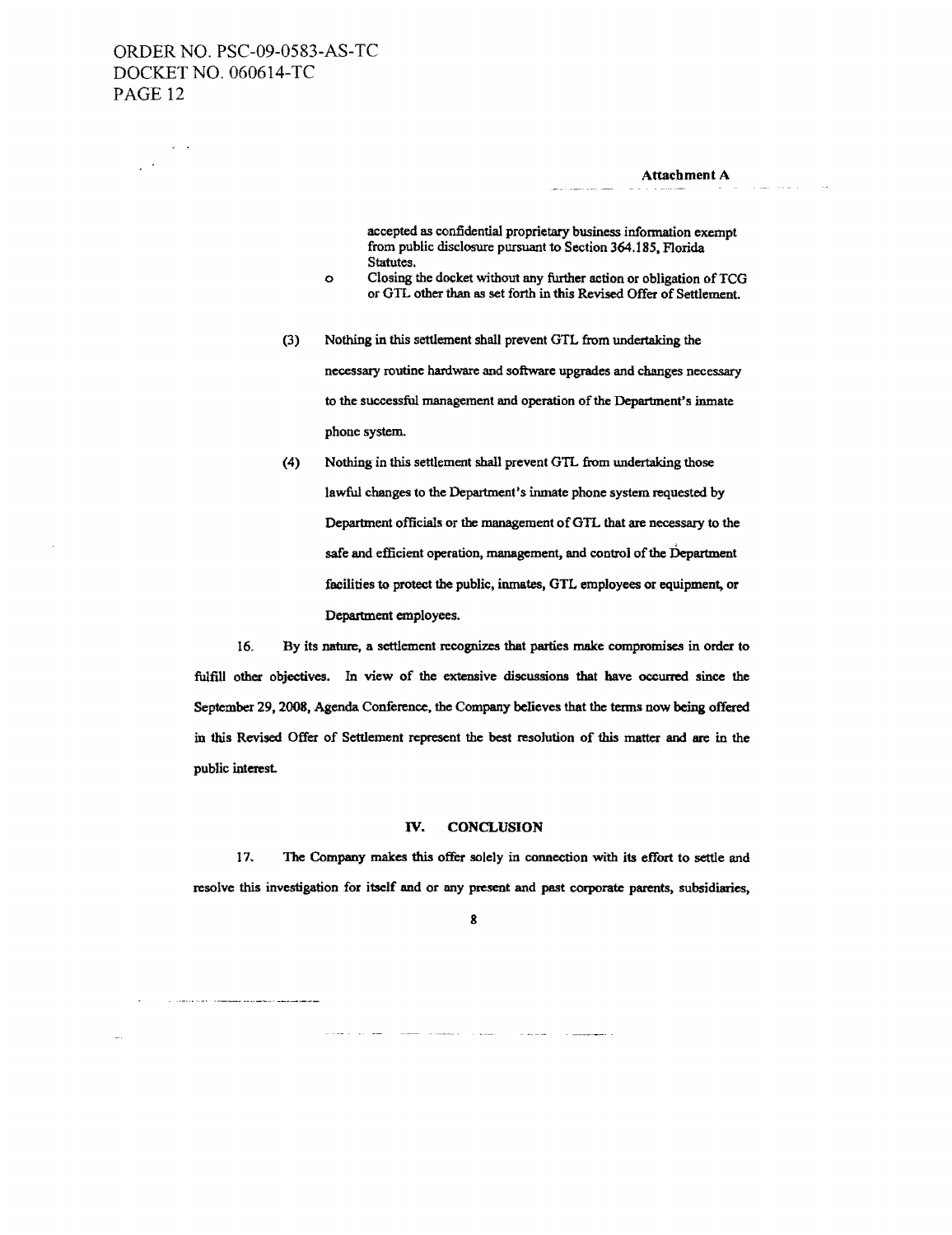affiliates, successors or predecessors, and this revised settlement may not be used for any other purpose. TCO and OTL for each company and for or any present and past corpomte parents, subsidiaries, affiliates, successors, or predecessors of TCO and OTL, do not admit to any wrongdoing, and submission of this proposal and its acceptance by the Commission shall not be construed as any admission of liability on the part of any of TCO, OTL. or any of their present and past corporate parents. subsidiaries. affiliates. successors, predecessors. employees or officers. TCO and OTL. and any of their present and past corporate parents. subsidiaries. affiliates, successors or predecessors, fully reserve each and all of their rights, positions, and arguments if this Revised Offer of Settlement is not accepted and approved by the Commission and incorpomted into a Final Order and, ultimately, a final order in accordance with its terms.

18. This proposal shall be valid and binding upon TCO and OTL, and any of their present and past corpomte parents. subsidiaries, affiliates, successors, or predecessors. only to the extent it is adopted in its entirety as presented to the Commission. If this proposal is accepted by the Commission, then the investigation will be resolved as it relates to TCG and GTL, and any of their present and past corporate parents, subsidiaries, affiliates. successors. or predecessors. In addition, if this proposal is accepted by the Commission in its entirety as proposed, then TCG and OTL, and any of their present and past corporate parents, subsidiaries. affiliates. successors. or predecessors, shall not request reconsideration or appeal of the orders of the COmmission approving this proposal in accordance with its terms.

19. The Company appreciates the Commission's consideration of this offer and for the opportunity the Commission has provided to meet and further work with the Commission Staff in an attempt to reach a reasonable resolution of this matter. Based upon the entire process to date. and given the alternative of extensive litigation. the Company believes that this Revised